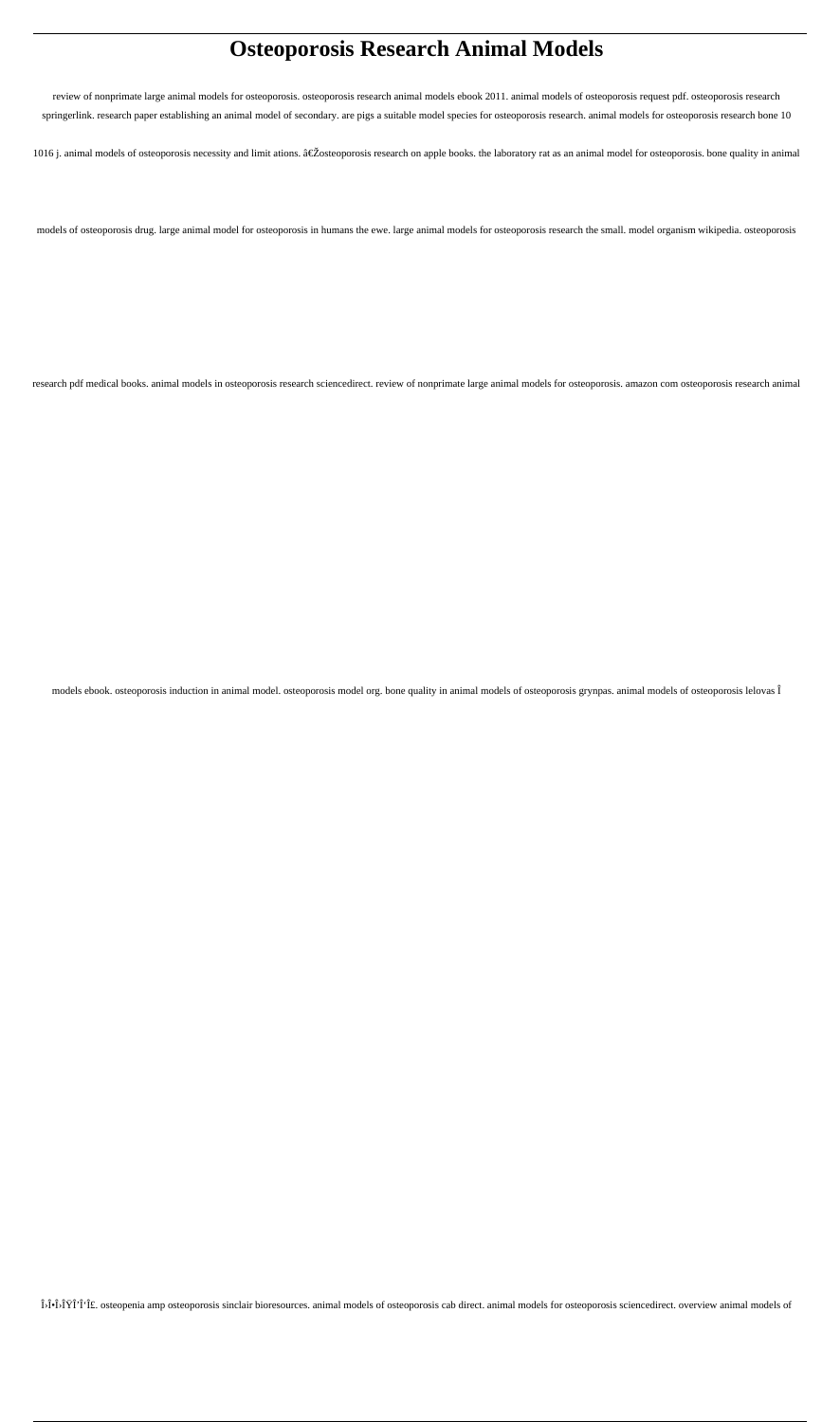sciencedaily. osteoporosis research animal models 9780857292926. osteoporosis new research tests and treatments. osteoporosis research animal models gustavo duque. animal models for osteoporosis springerlink. animal models and study design for osteoporosis research. osteoporosisâ€"bone remodeling and animal models ermanno. a sheep model for fracture treatment in osteoporosis. review of nonprimate large animal models for osteoporosis. osteopenia amp osteoporosis â€" sinclair research. review of nonprimate large animal models for osteoporosis. osteoarthritis research animal models â€" university of. current topics in osteoporosis. effect of stem cell therapy on bone mineral density a. large animal models for osteoporosis research the small. experimental model of osteoporosis on 14 week old. osteoporosis animal models science exchange. osteoporosis and bone loss animal models science

*October 14th, 2019 -*  $\hat{A}$ *; Osteoporosis Research Animal Models Is An Essential Tool For Researchers In The Bone Field This Book Aids Researchers In Selecting Their Appropriate Model And Highlights The Experiments That Can Be Strategically Designed To Optimize The Potential Of An Animal To Develop The Cardinal Features Of Osteoporosis In Humans*'

exchange

#### *REVIEW OF NONPRIMATE LARGE ANIMAL MODELS FOR OSTEOPOROSIS*

*OCTOBER 3RD, 2019 - PRECLINICAL STUDIES IN ANIMAL MODELS ARE THEREFORE REQUIRED FOR PREVENTION AND ANIMAL MODELS THAT APPROXIMATE RELEVANT CHARACTERISTICS OF INTERVENTION STUDIES RELATED TO OSTEOPOROSIS RESEARCH HUMAN DISEASE PROCESSES ARE ESSENTIAL FOR RESEARCH PUR WHEREAS SOME ALTERNATIVES HAVE BEEN PARTIALLY CHARACTER POSES*''*Osteoporosis Research Animal Models EBook 2011*

#### '**Animal models of osteoporosis Request PDF**

December 2nd, 2019 - Osteoporosis is an important systemic disorder affecting mainly Caucasian women with a diverse and multifactorial aetiology A large variety of animal species such as rodents rabbits dogs sheep and primates have been used as animal models in osteoporosis research''*Osteoporosis Research SpringerLink*

*November 23rd, 2019 - Osteoporosis Research Animal Models is an essential tool for researchers in the bone field This book aids researchers in selecting their appropriate model and highlights the experiments that can be strategically designed to optimize the potential of an animal to develop the cardinal features of osteoporosis in humans*''**Research Paper**

#### **Establishing An Animal Model Of Secondary**

December 20th, 2019 - Research Paper Establishing An Animal Model Of Secondary Osteoporosis By Using A Gonadotropin Releasing Hormone Agonist Nur Vaizura 1Mohamad1 Muhammad Afiq Amani Che Zulkepli Krystine May Theseira 1 Norain Zulkifli 1 Nur Quraisha Shahrom1 Nurul Amni Mohamad Ridzuan 1 Nor Aini Jamil2 Ima Nirwana Soelaiman1 Kok Yong Chin1 1'

December 15th, 2019 - animal models for osteoporosis Bonjour et al 1999 Among other large animal models  $\hat{a}\in\hat{e}$  e g dogs pigs goats and non human primates  $\hat{a} \in \hat{B}$  sheep have proven invaluable in orthopaedic research Reinwald and Burr 2008 Pearce et al 2007 Due to their size large animals  $\hat{a} \in \hat{a}$  and sheep in particular  $\hat{a} \in \hat{a}$  are convenient for studying large animal **models for osteoporosis research the small**

'**ARE PIGS A SUITABLE MODEL SPECIES FOR OSTEOPOROSIS RESEARCH**

DECEMBER 7TH, 2019 - THERE ARE SEVERAL METHODS TO MIMIC POSTMENOPAUSAL OSTEOPOROSIS IN LARGE ANIMAL MODELS SUCH AS OVARIECTOMY OVX NUTRITIVE CALCIUM RESTRICTION LONG TERM GLUCOCORTICOID GC APPLICATION AND COMBINATIONS FOR PIGS RESULTS USING SUCH METHODS WERE HETEROGENEOUS REVIEWED IN DETAIL BY 5''**Animal models for osteoporosis research Bone 10 1016 j**

**November 15th, 2019 - Abstract Animal models are of major importance for understanding the pathophysiology of various human diseases In osteoporosis preclinical research animal studies can provide information on the mechanism of action on tissue and cellular levels bone efficacy and bone tolerance**'

#### '**ANIMAL MODELS OF OSTEOPOROSIS NECESSITY AND LIMIT ATIONS**

**December 21st, 2019 - why animal models play a crucial role in osteoporosis re search Hartke 1999 Even a model with a small represen tation of human functions may be of use for some aspect of the human condition under examination Hazzard et al 1992 An additional goal for research into osteoporosis is the design of prosthetic devices with or without biologi**'

'**‎Osteoporosis Research on Apple Books**

December 10th, 2019 - Osteoporosis Research Animal Models is an essential tool for researchers in the bone field This book aids researchers in selecting their appropriate model and

highlights the experiments that can be strategically designed to optimize the potential of an animal to develop the cardinal features of osteoporosis in humans,

#### '**the laboratory rat as an animal model for osteoporosis**

**january 22nd, 2017 - osteoporosis is an important systemic disorder affecting mainly caucasian women with a diverse and multifactorial etiology a large variety of animal species including rodents rabbits dogs and primates have been used as animal models in osteoporosis research among these the laboratory rat is the preferred animal for most researchers**'

'**Bone Quality In Animal Models Of Osteoporosis Drug**

November 19th, 2019 - Read Bone Quality In Animal Models Of Osteoporosis Drug Development Research On DeepDyve The Largest Online Rental Service For Scholarly Research

'**LARGE ANIMAL MODEL FOR OSTEOPOROSIS IN HUMANS THE EWE**

december 27th, 2019 - large animal models for osteoporosis research the small ruminants sheep and goat to improve the implant fixation in osteoporotic bone tissue have resulted in an increasing demand for suitable large animal models for research within biomaterials prosthetic components and medical devices'

#### '**Model Organism Wikipedia**

**November 17th, 2019 - A 2000 Study Found That Animal Models Concorded Coincided On True Positives And False Negatives With Human Toxicity In 71 Of Cases With 63 For Nonrodents Alone And 43 For Rodents Alone In 1987 Davidson Et Al Suggested That Selection Of An Animal Model For Research Be Based On Nine Considerations**'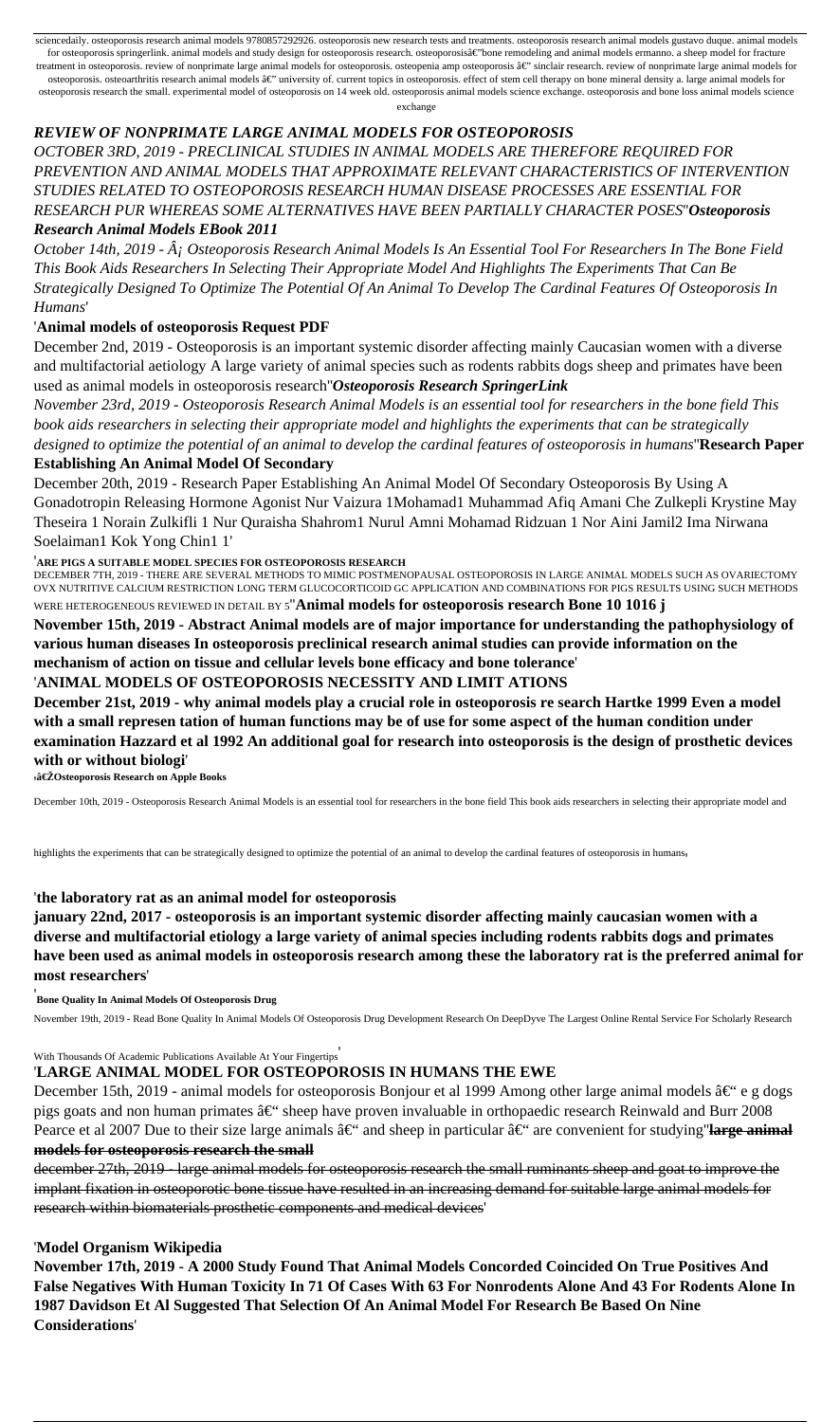## '**OSTEOPOROSIS RESEARCH PDF MEDICAL BOOKS**

NOVEMBER 30TH, 2019 - OSTEOPOROSIS RESEARCH ANIMAL MODELS OSTEOPOROSIS RESEARCH ANIMAL MODELS PRESENTS IN A VERY ILLUSTRATIVE AND PRACTICAL MANNER GENERAL METHODOLOGIES OF BONE STUDIES IN ANIMALS AS WELL AS THE PARTICULAR FEATURES OF THE MOST COMMONLY USED ANIMAL MODELS IN THE FIELD MEDICAL BOOKS OSTEOPOROSIS RESEARCH'

#### '**ANIMAL MODELS IN OSTEOPOROSIS RESEARCH SCIENCEDIRECT**

OCTOBER 12TH, 2019 - CHAPTER 95 ANIMAL MODELS IN OSTEOPOROSIS RESEARCH DONALD B KIMMEL DEPARTMENT OF BONE BIOLOGY AND OSTEOPOROSIS MERCK RESEARCH LABORATORIES WEST POINT PENNSYLVANIA 19486 INTRODUCTION THE PRINCIPAL USE FOR ANIMAL MODELS OF

OSTEOPOROSIS IS TO PROVIDE EFFICIENT EXPERIMENTAL ENVIRONMENTS IN WHICH BONE CELLS FUNCTION WITHIN THEIR INTERMEDIARY''**review of nonprimate large animal models for osteoporosis**

october 6th, 2012 - large animal models are required for preclinical prevention and intervention studies related to osteoporosis research the challenging aspect of this requirement is that

no single animal model exactly mimics the progression of this human specific chronic condition'

#### '*amazon com osteoporosis research animal models ebook*

*august 17th, 2019 - osteoporosis research animal models is an essential tool for researchers in the bone field this book aids researchers in selecting their appropriate model and highlights the experiments that can be strategically designed to optimize the potential of an animal to develop the cardinal features of osteoporosis in humans this book addresses*'

#### '**osteoporosis induction in animal model**

**december 25th, 2019 - animal models the better understanding of osteoporosis incidence and susceptibility of different bones to fractures and different ways to osteoporotic fractures augmentation would be possible animal model also plays an important role in manifesting the unknown aspects of the disease turner 2001**'

#### '**osteoporosis model org**

december 2nd, 2019 - this mouse model which is referred to as the osteoporotic mouse shows a typical phenotype of osteoporosis and arterial calcification and therefore this animal model is ideal for drug screening and evaluation for the treatment of human osteoporosis in gene therapy of osteoporosis as well as in the research on the mechanisms of' '**BONE QUALITY IN ANIMAL MODELS OF OSTEOPOROSIS GRYNPAS AUGUST 3RD, 2019 - THE USE OF ANIMAL MODELS IS A VERY POWERFUL TOOL FOR THE**

# **PRECLINICAL ASSESSMENT OF POTENTIAL THERAPIES FOR OSTEOPOROSIS HOWEVER THE EFFECTIVE USE OF ANIMAL MODELS HAS TWO PREREQUISITES THE FIRST IS THE USE OF APPROPRIATE TECHNIQUES TO ASSESS THE OVERALL EFFECTS OF THERAPY ON BONE**'

## 'animal models of osteoporosis lelovas  $\hat{\mathbf{I}}$  *b* $\hat{\mathbf{I}}$   $\cdot \hat{\mathbf{I}}$ *i* $\cdot \hat{\mathbf{I}}$ *i* $\cdot \hat{\mathbf{I}}$ *i* $\cdot \hat{\mathbf{I}}$ *if*

november 13th, 2019 - osteoporosis is an important systemic disorder affecting mainly caucasian women with a diverse and multifactorial aetiology a large variety of animal species such as rodents rabbits dogs sheep and primates have been used as animal models in osteoporosis research'

#### '**Osteopenia amp Osteoporosis Sinclair BioResources**

December 15th, 2019 - The miniature swine osteopenia and osteoporosis model is useful for bone loss studies as well as other categories of orthopedic research For example as the prevalence of postmenopausal osteoporosis increases valid animal models are essential to evaluate bone active drugs for the prevention or treatment of osteoporosis''**Animal Models Of Osteoporosis CAB Direct**

**October 21st, 2019 - Osteoporosis Is An Important Systemic Disorder Affecting Mainly Caucasian Women With A Diverse And Multifactorial Aetiology A Large Variety Of Animal Species Such As Rodents Rabbits Dogs Sheep And Primates Have Been Used As Animal Models In Osteoporosis Research Their Use Enhanced Our Understanding On The Etiology Of Osteoporosis**''**Animal models for osteoporosis ScienceDirect**

December 26th, 2019 - 2 Animal models for postmenopausal osteoporosis 2 1 Postmenopausal osteoporosis in humans Recent research in humans using quantitative computed tomography has shown that a decrease of volumetric bone mineral density of cancellous bone begins in young adult women and men and continues throughout life with acceleration during perimenopause in'

## '*Overview animal models of osteopenia and osteoporosis*

*December 5th, 2019 - established small animal models of local osteoporosis the rat ovariectomy OVX and the immobilization IM induced bone loss models The site specific development of cancellous osteopenia in these models is one of the most certain biological responses in skeletal research The following attributes of each model will be reviewed*'

### '**Osteoporosis research animal models Book 2011**

October 29th, 2019 - This is a reference book of the major animal models used in the study of Osteoporosis Written by investigators within the field of bone research it is intended to serve as a basis for a literature Read more'

#### '**PDF Animal models for fracture treatment in osteoporosis**

December 26th, 2019 - Existing animal models for osteoporosis were critically reviewed focusing on these aspects The advantages and disadvantages of the models with regard to their application in the testing of new fracture fixation devices or biological approaches to stimulate bone healing are discussed'

#### '*vitamin c prevents bone loss in animal models sciencedaily*

*october 8th, 2012 - vitamin c prevents bone loss in animal models date october 9 2012 source mount sinai medical center summary researchers have shown for the first time in an animal model that vitamin c actively protects against osteoporosis*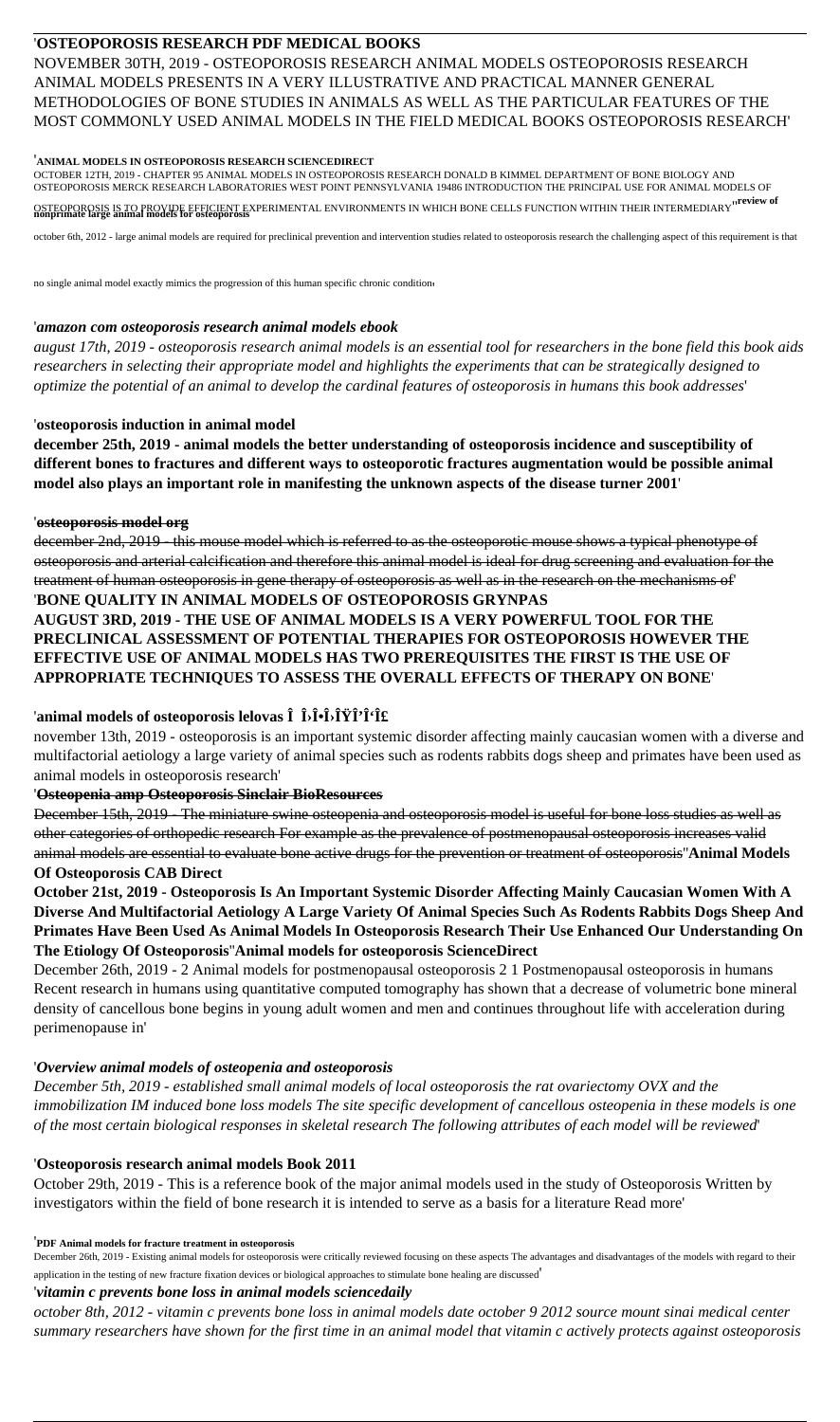### '**OSTEOPOROSIS RESEARCH ANIMAL MODELS 9780857292926**

SEPTEMBER 17TH, 2019 - OSTEOPOROSIS RESEARCH ANIMAL MODELS IS AN ESSENTIAL TOOL FOR RESEARCHERS IN THE BONE FIELD THIS BOOK AIDS RESEARCHERS IN SELECTING THEIR APPROPRIATE MODEL AND HIGHLIGHTS THE EXPERIMENTS THAT CAN BE STRATEGICALLY DESIGNED TO OPTIMIZE THE POTENTIAL OF AN ANIMAL TO DEVELOP THE CARDINAL FEATURES OF OSTEOPOROSIS IN HUMANS''**osteoporosis new research tests and treatments**

**december 3rd, 2009 - research has shown that there is no relationship between how much these drugs build bone mass and the reduction in fracture risk says robert heaney m d a professor of medicine at the osteoporosis research center at creighton university school of medicine in omaha neb**''**Osteoporosis Research Animal Models Gustavo Duque**

December 22nd, 2019 - Osteoporosis Research Animal Models is an essential tool for researchers in the bone field This book aids researchers in selecting their appropriate model and highlights the experiments that can be strategically designed to optimize the potential of an animal to develop the cardinal features of osteoporosis in humans'

#### '**Animal Models For Osteoporosis SpringerLink**

December 9th, 2019 - Kimmel DB Animal models for in vivo experimentation in osteoporosis research In Marcus Feldman Kelsey eds Osteoporosis San Diego Academic Press 1996 671 690''**ANIMAL MODELS AND STUDY DESIGN FOR OSTEOPOROSIS RESEARCH**

SEPTEMBER 18TH, 2019 - IF THE ADDRESS MATCHES AN EXISTING ACCOUNT YOU WILL RECEIVE AN EMAIL WITH INSTRUCTIONS TO RESET YOUR PASSWORD'

#### 'osteoporosisâ€"bone remodeling and animal models ermanno

**november 12th, 2019 - all these variables used in the analysis of bone biopsy specimens from humans can be measured and have similar meaning in animal species used as models for osteoporosis recker et al 2011 however normal values may vary even considerably in relation to animal species strain and skeletal site**'

#### '**a sheep model for fracture treatment in osteoporosis**

december 25th, 2019 - as well as large animal models the ideal animal for osteoporosis research should be large enough to permit serial sampling and experimental proceduresto investigate frac ture repair have a mineral metabolism and bone structure similar to humans be readily adaptable to the laboratory environment and be available at a reasonable cost''**Review Of Nonprimate Large Animal Models For Osteoporosis**

**December 10th, 2019 - Large Animal Models Are Required For Preclinical Prevention And Intervention Studies Related To Osteoporosis Research The Challenging Aspect Of This Requirement Is That No Single Animal Model Exactly Mimics The Progression Of This Human Specific**'

#### 'Osteopenia amp Osteoporosis â€" Sinclair Research

November 23rd, 2019 - The miniature swine osteopenia and osteoporosis model is useful for bone loss studies as well as other categories of orthopedic research For example as the prevalence of postmenopausal osteoporosis increases valid animal models are essential to evaluate bone active drugs for the prevention or treatment of osteoporosis''**review of nonprimate large animal models for osteoporosis**

october 6th, 2012 - large animal models are required for preclinical prevention and intervention studies related to osteoporosis research the challenging aspect of this requirement is that no single animal model exactly mimics the progression of this human specific chronic condition'

*∖***osteoarthritis research animal models — university of** 

october 19th, 2019 - ty jour t1 osteoarthritis research t2 animal models au altman roy d au dean david d py 1990 y1 1990 n2 although limited in scope and detail the current review has

sought to highlight the contribution of animal models in the study of oa'

#### '**Current Topics in Osteoporosis**

July 27th, 2019 - Basic research on osteoporosis is also highlighted in the book with a number of chapters dedicated to the review of genetics of osteoporosis animal models for

osteoporosis and statistical methods in osteoporosis study Sample Chapter s Chapter 1 Epidemiology Of Osteoporosis 548 KB Contents Epidemiology of Osteoporosis E M C Lau'

#### '**Effect Of Stem Cell Therapy On Bone Mineral Density A**

February 15th, 2016 - Background Preclinical Studies Of The Therapeutic Role Of Stem Cell Based Therapy In Animal Models Of Osteoporosis Have Largely Yielded Inconsistent Results We Performed A Meta Analysis To Provide An Overview Of The Currently Available Evidence Methods Pubmed Embase And Cochrane Library Databases Were Systematically Searched For Relevant'

#### '*Large Animal Models For Osteoporosis Research The Small*

*November 23rd, 2019 - Large Animal Models For Osteoporosis Research The Small Ruminants Sheep And Goat In The Healthy Skeleton Constant Bone Remodeling Occurs In Which Mature Bone Tissue Is Removed In A Process Called Resorption And New Tissue Is Formed In Order To Maintain Bone Strength And Mineral Homeostasis In*''**Experimental model of osteoporosis on 14 week old**

**December 20th, 2019 - Experimental model of osteoporosis on 14 week old ovariectomised rats a biochemical histological and biomechanical study well as rapid wound healing without complications after the surgical procedure while results obtained by histological**''*Osteoporosis Animal Models Science Exchange*